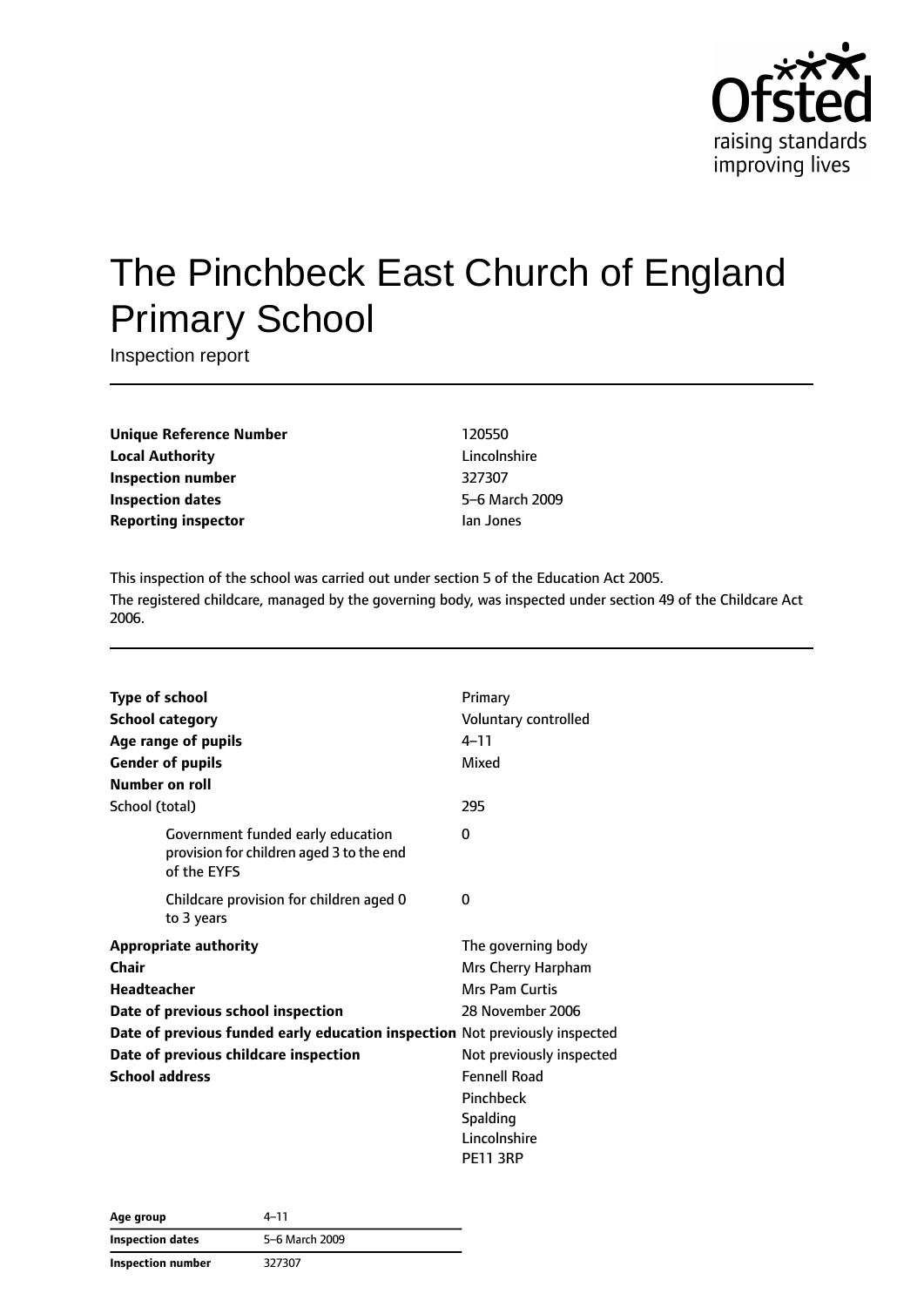**Telephone number** 01775 723841 **Fax number** 01775 768015

| Age group         | 4–11           |
|-------------------|----------------|
| Inspection dates  | 5-6 March 2009 |
| Inspection number | 327307         |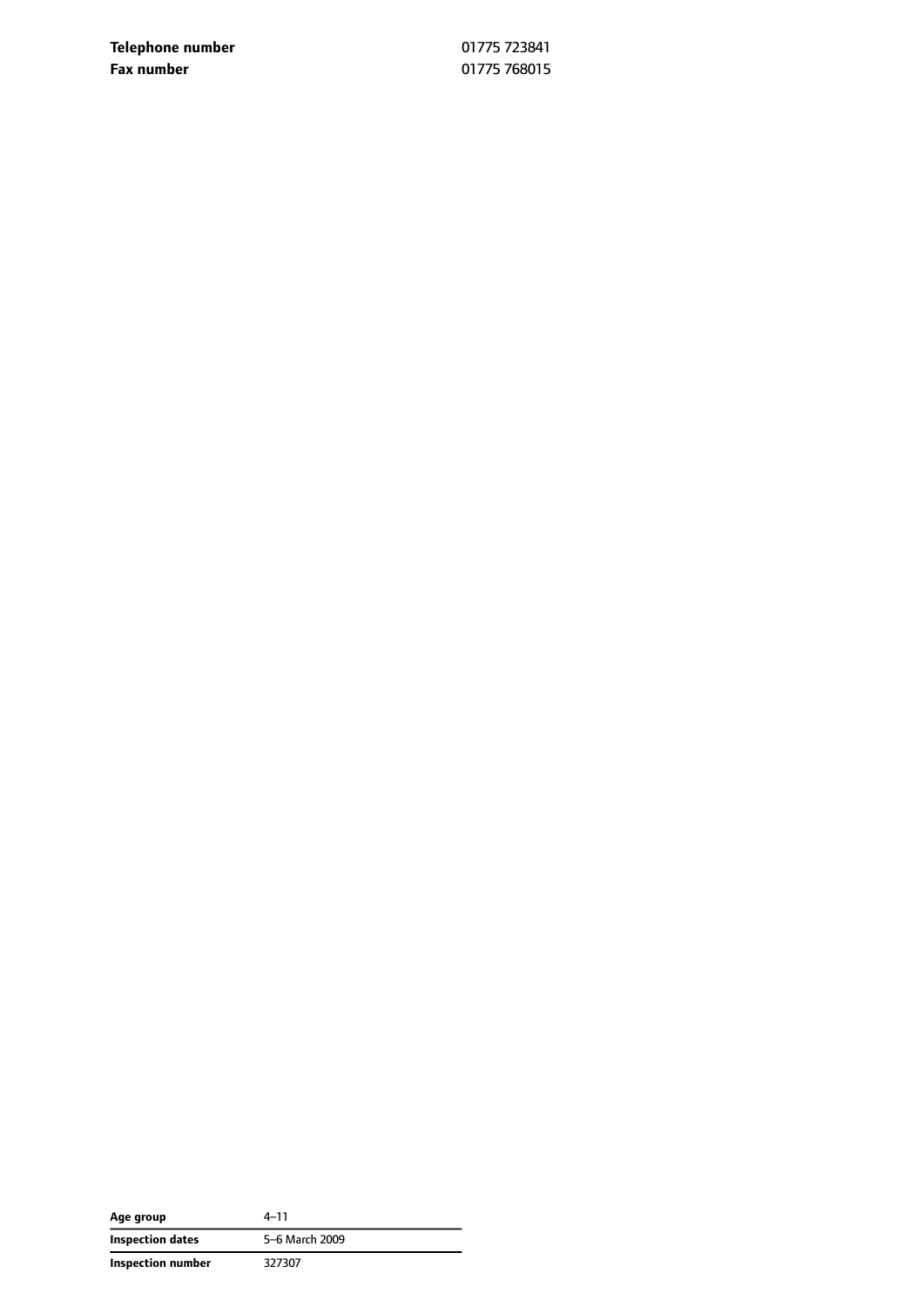.

<sup>©</sup> Crown copyright 2009

Website: www.ofsted.gov.uk

This document may be reproduced in whole or in part for non-commercial educational purposes, provided that the information quoted is reproduced without adaptation and the source and date of publication are stated.

Further copies of this report are obtainable from the school. Under the Education Act 2005, the school must provide a copy of this report free of charge to certain categories of people. A charge not exceeding the full cost of reproduction may be made for any other copies supplied.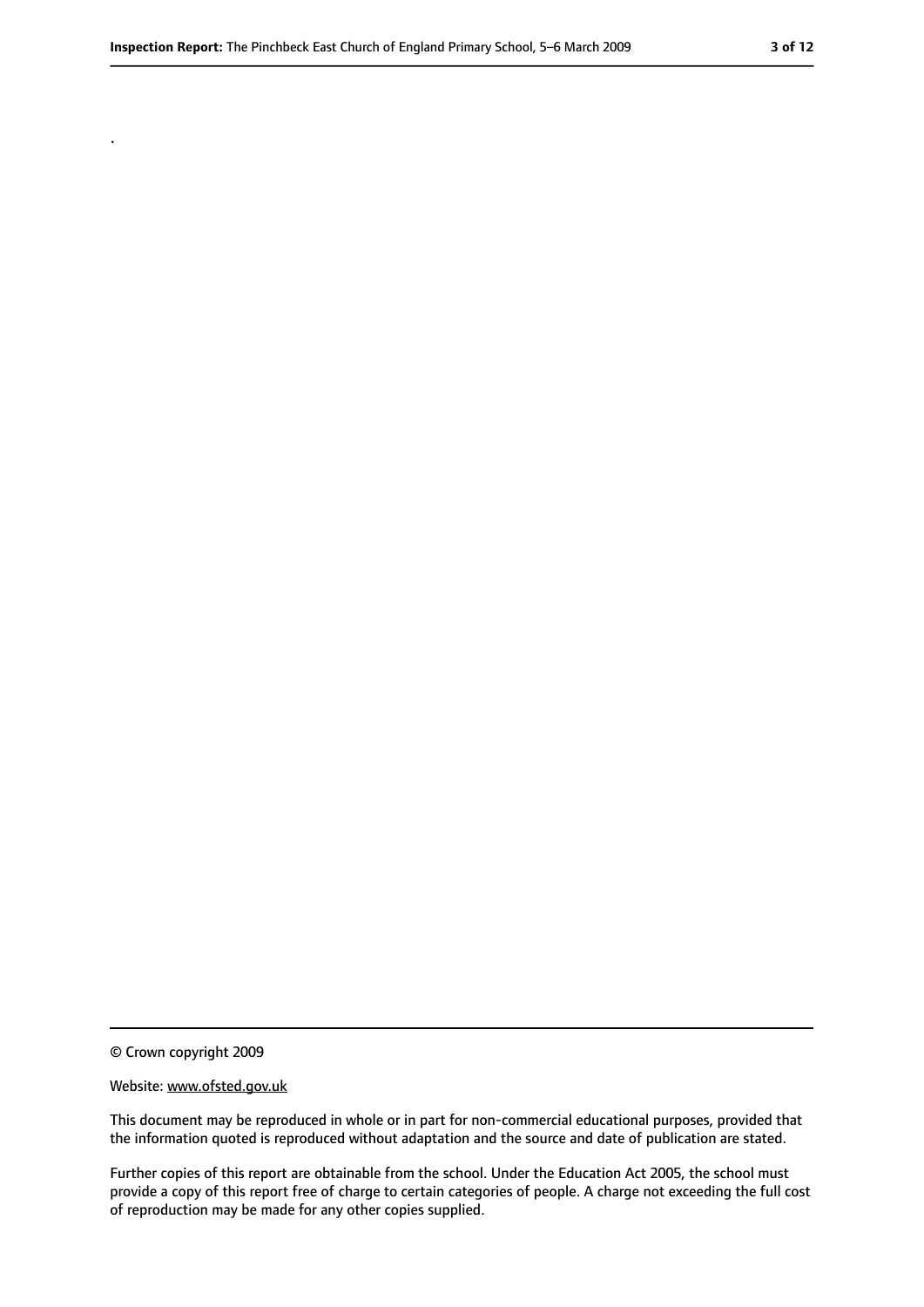# **Introduction**

The inspection was carried out by three additional inspectors.

## **Description of the school**

This is a larger than average primary school serving a large rural village in Lincolnshire. The proportion of pupils with learning difficulties and/or disabilities is broadly average. The percentage of pupils who are eligible for a free school meal is below average. The proportion of pupils from minority ethnic backgrounds is below average, as is the proportion of pupils with English as an additional language. The school's provision for the Early Years Foundation Stage comprises two Reception classes, one of which also has some Year 1 pupils. The current interim headteacher is to be replaced by a permanent headteacher from April 2009. The school has achieved Healthy School status and the Activemark for sport.

#### **Key for inspection grades**

| Grade 1 | Outstanding  |
|---------|--------------|
| Grade 2 | Good         |
| Grade 3 | Satisfactory |
| Grade 4 | Inadequate   |
|         |              |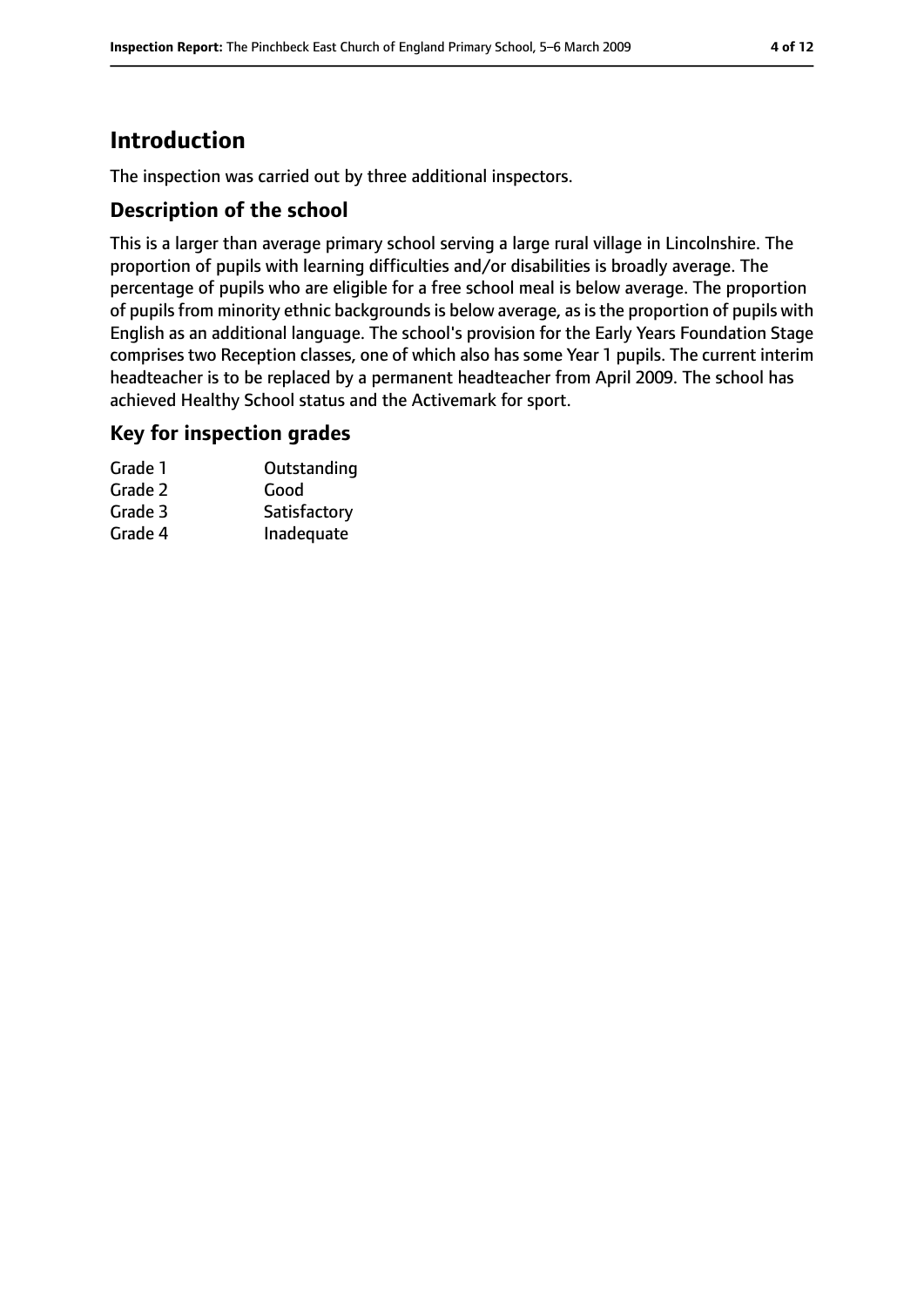# **Overall effectiveness of the school**

#### **Grade: 3**

This is a satisfactory school. It has shown significant improvement over the past year. The interim headteacher has been the driving force behind a number of key initiatives that have led to a significant improvement in a short time. With the effective support of the chair of governors and the deputy headteacher, she is building a well-focused team who share her determination to raise standards and ensure that all pupils achieve their potential. Standards are now broadly average in English, mathematics and science, although the proportion of pupils reaching the higher levels in science and mathematics is not as high as it could be. Further work is needed to bring about the necessary improvements, particularly in quickening the rate of progress for the more able pupils and improving the consistency of teaching and learning.

Until recently, some pupils underachieved, particularly at Key Stage 2. This underachievement is being tackled successfully, so that pupils are now making satisfactory progress and reaching average standards overall. A key element of the school's success in raising standards is the staff's hard work to ensure that teaching is satisfactory and improving. Many of the teachers are developing their expertise well, and there is an increasing amount of good practice. Expectations of what pupils can achieve have risen. The level of challenge, especially for the more able, has increased accordingly, although there is further work needed in this area. Parents are pleased with recent improvements and make comments such as, 'The school has made good progresssince the arrival of the new headteacher,' and, 'The school has been through turbulent times in recent years; however, we are confident that the school is united once more. There is subsequently a much happier feel to the school.' The school has good liaison with a range of other agencies, including the local authority, and the school is using their support well to bring about required improvements.

The curriculum is satisfactory. The school has rightly prioritised the development of writing skills and has been successful in raising standards by focusing on improving the quality of writing in subjects across the curriculum. Nevertheless, further work is needed, particularly in the development of planning in science to ensure that the curriculum builds on pupils' previous knowledge in a more systematic way. In addition, the level of challenge for more able pupils is not as consistently high as it could be. The school has a good understanding of its priorities and is putting appropriate plans in place to tackle them.

This year hasseen an increase in the use of information from the tracking of pupils' performance and senior leaders and staff meet regularly to discuss pupils' progress. Although pockets of underachievement have not been addressed quickly enough in the past, this work is now helping staff to understand how well pupils are doing and enabling them to plan more effectively. Marking is affirming and encouraging, but does not effectively tell pupils what they should do to improve their work. The school takes good care of pupils' social and emotional needs and ensures that they know about how to adopt healthy lifestyles. Pupils say that they know how to keep themselves safe and that they are well looked after. Effective strategies achieve good standards of behaviour and pupils have a clear understanding of healthy living. Spiritual, moral, social and cultural development is good overall, although more work is needed to raise pupils' understanding of the customs and beliefs within society. Pupils enjoy many aspects of school life, particularly the wide range of visits and visitors, and they participate in a good range of extra-curricular activities. Their good personal development and satisfactory academic progress prepare them appropriately for the next stage of education and their future lives.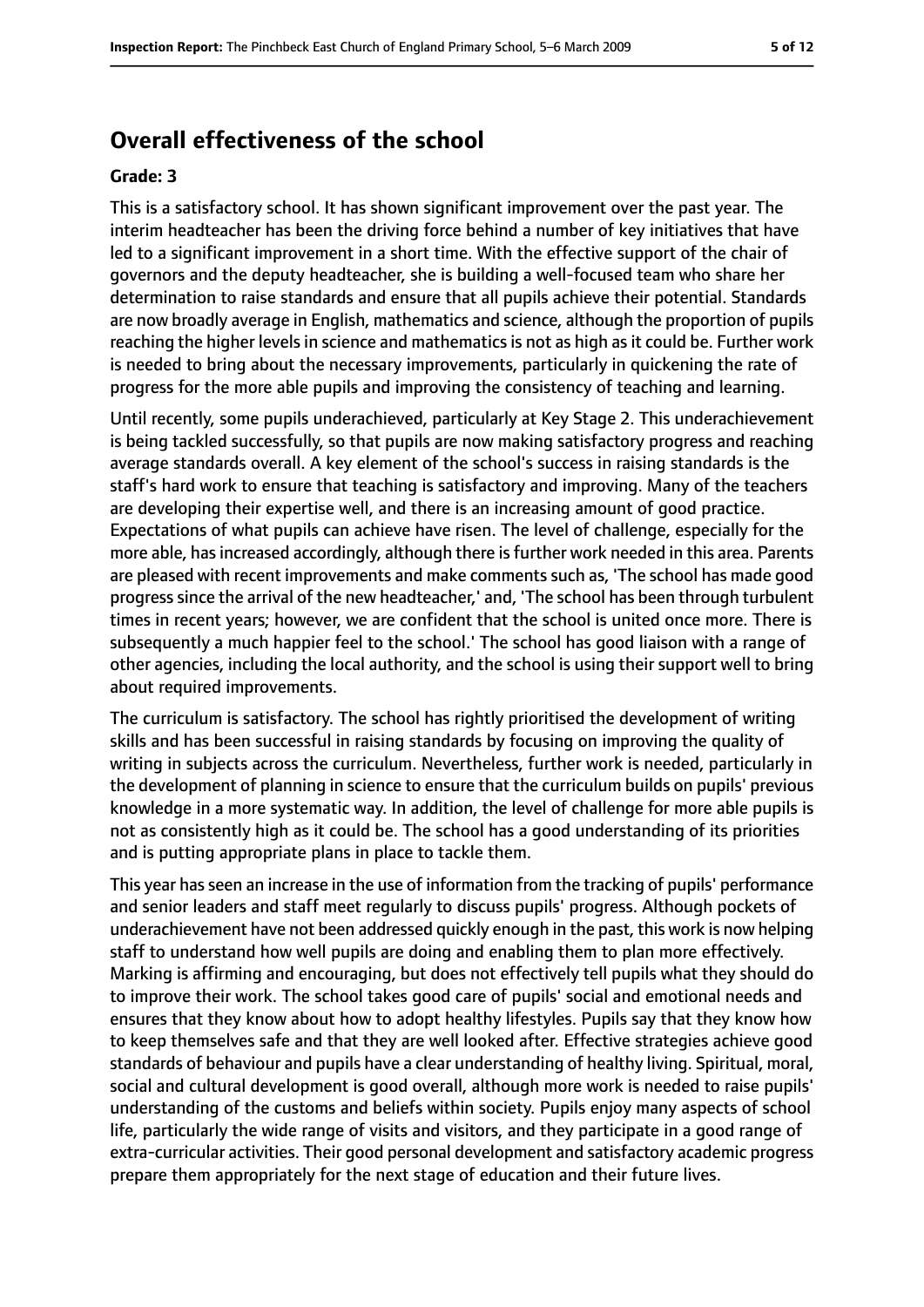# **Effectiveness of the Early Years Foundation Stage**

#### **Grade: 3**

Children enter the school with standards broadly in line with national expectations. They make sound progressin all areas of their learning and enter Year 1 with the skills and abilities expected for children of their age. They settle quickly because of the good transition arrangements and the effective partnership with parents. Personal development and well-being are good because staff support children well in a safe and secure environment and relationships are good. Children behave well, learn to share and make choices. They have good attitudes to learning and enjoy being in school. They listen well and become confident speakers. They learn through a wide range of activities based on a theme. For example, following the story of Jack and the Beanstalk, there is a role play area and activities involving seeds, measuring footprints and considering materials to make a bag for Jack's coins. Staff extend learning through careful questioning and assess progress through planned observations. Leadership is satisfactory, and the Early Years Foundation Stage leader has accurately identified areas for improvement. These include developing the outdoor learning environment so that children have a wider range of opportunities to develop their skills across the curriculum.

## **What the school should do to improve further**

- $\blacksquare$  Ensure that standards continue to rise by improving the consistency in the quality of teaching and learning across the curriculum.
- Increase the proportion of pupils attaining higher levels:
- $\blacksquare$  in mathematics, by providing them with consistently challenging work
- in science, by effectively planning for the progression of skills across each key stage.
- Develop pupil participation in marking and feedback so that pupils have a clearer understanding of what they need to do to improve.
- Develop pupils' multicultural awareness and understanding of the customs and beliefs of society in this country.

A small proportion of the schools whose overall effectiveness is judged satisfactory but which have areas of underperformance will receive a monitoring visit by an Ofsted inspector before their next section 5 inspection.

# **Achievement and standards**

#### **Grade: 3**

Unvalidated results for Key Stage 2 tests in 2008 and current evidence in class show that attainment is now average overall. Attainment at Key Stage 1 has been above average in recent years. Data indicates that, in the past, some pupils underachieved by the time they left the school. This was mainly due to previous inconsistencies in curriculum and teaching. Furthermore, weaknesses in assessing pupils and tracking their progress meant that underachievement was not being addressed effectively. The school is successfully tackling these issues and pupils are now making satisfactory progress. Rates of progress across the school are improving. A good example of this is in writing, where increased opportunities for pupils to practise and develop their skills this year have led to marked improvements. Pupils who need additional support or those who find learning more difficult make satisfactory progress. When pupils are given targeted support in lessons, they make faster progress.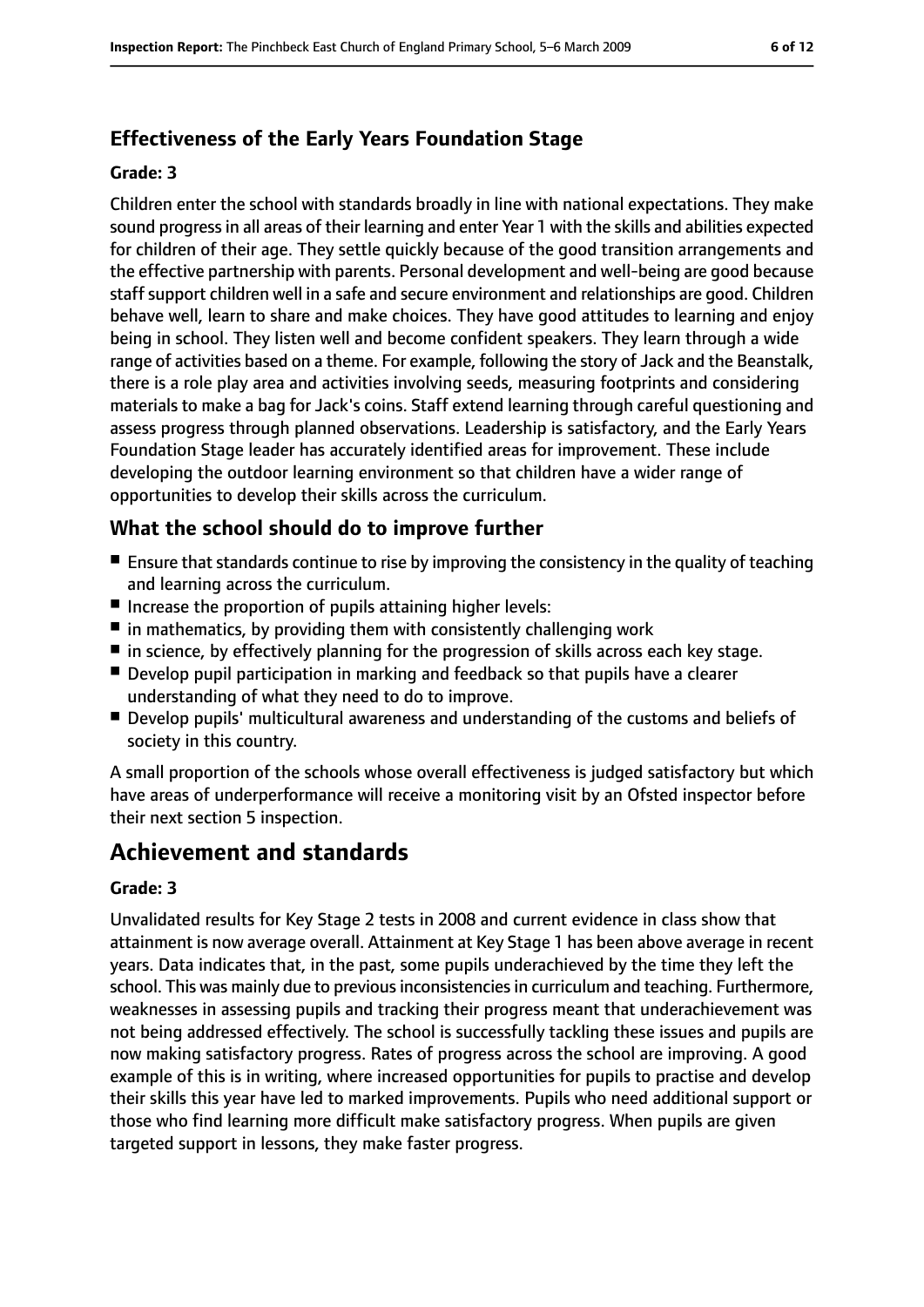# **Personal development and well-being**

#### **Grade: 2**

Pupils behave well and are keen to learn. They feel physically and emotionally safe and they have a good grasp of the need to keep themselves safe and to adopt healthy lifestyles. They say lessons are fun and all adults encourage them in their learning. Pupils enjoy a range of clubs, visits and special events, such as World Book Day and International Children's Day. They understand the importance of caring for others and they develop a sense of responsibility by raising money for charities. They are involved in school decision making, for example by participating in the appointment of their new headteacher. Pupils develop their awareness of their role in the community well through close links with the parish church and their involvement in a wide range of village events, such as singing carols in local shops. They develop a sense of responsibility by becoming monitors. Although pupils understand the need to treat everyone equally, and develop the qualities that will help them to contribute to the community when they are older, they do not have a strong enough awareness of Britain as a multicultural society. Their good personal development, together with the improving acquisition of language and mathematics skills, makes a satisfactory contribution to pupils' future economic well-being.

# **Quality of provision**

## **Teaching and learning**

#### **Grade: 3**

Good relationships between staff and pupils help ensure that lessons run smoothly. Teaching is often enthusiastic and pupils say that they enjoy learning more when teachers make their lessons fun. Teachers are beginning to share and celebrate good classroom practice with one another and they are using an increasing range of strategies to improve learning. In the better lessons the pace is brisk and well-structured activities are used to enthuse and involve pupils. Teachers explain tasks clearly and challenge pupils appropriately. They use questioning to good effect, promoting thinking and developing understanding. In these lessons, pupils learn well. However, this quality of teaching is not consistent across the school. Some lessons do not hold the interest of pupils enough for them to be stimulated to work hard and learn well. In others, expectations of the more able pupils are too low and hence these pupils are not challenged to achieve the standards of which they are capable.

#### **Curriculum and other activities**

#### **Grade: 3**

The school now has a clear vision about what it wants the curriculum to achieve, and how to do this. Managers have been tackling legacies of underachievement in English and mathematics, especially at Key Stage 2, as a priority. Staff have taken decisive action to improve the provision for writing, typified by the successful introduction of the 'Big Writing' project. This hasimproved academic standards and the confidence of both teachers and pupils. Provision in information and communication technology has improved and the new interactive whiteboards are used effectively to support teaching and learning. Provision in other subjects is more variable. For instance, planning to develop the skills of scientific enquiry lacks structure, resulting in long gaps between practising skills so pupils do not build effectively on previous knowledge. The curriculum is enriched by a good programme of educational visits, visitors and after school activities. The school uses the local village as a resource to support learning, such as the recent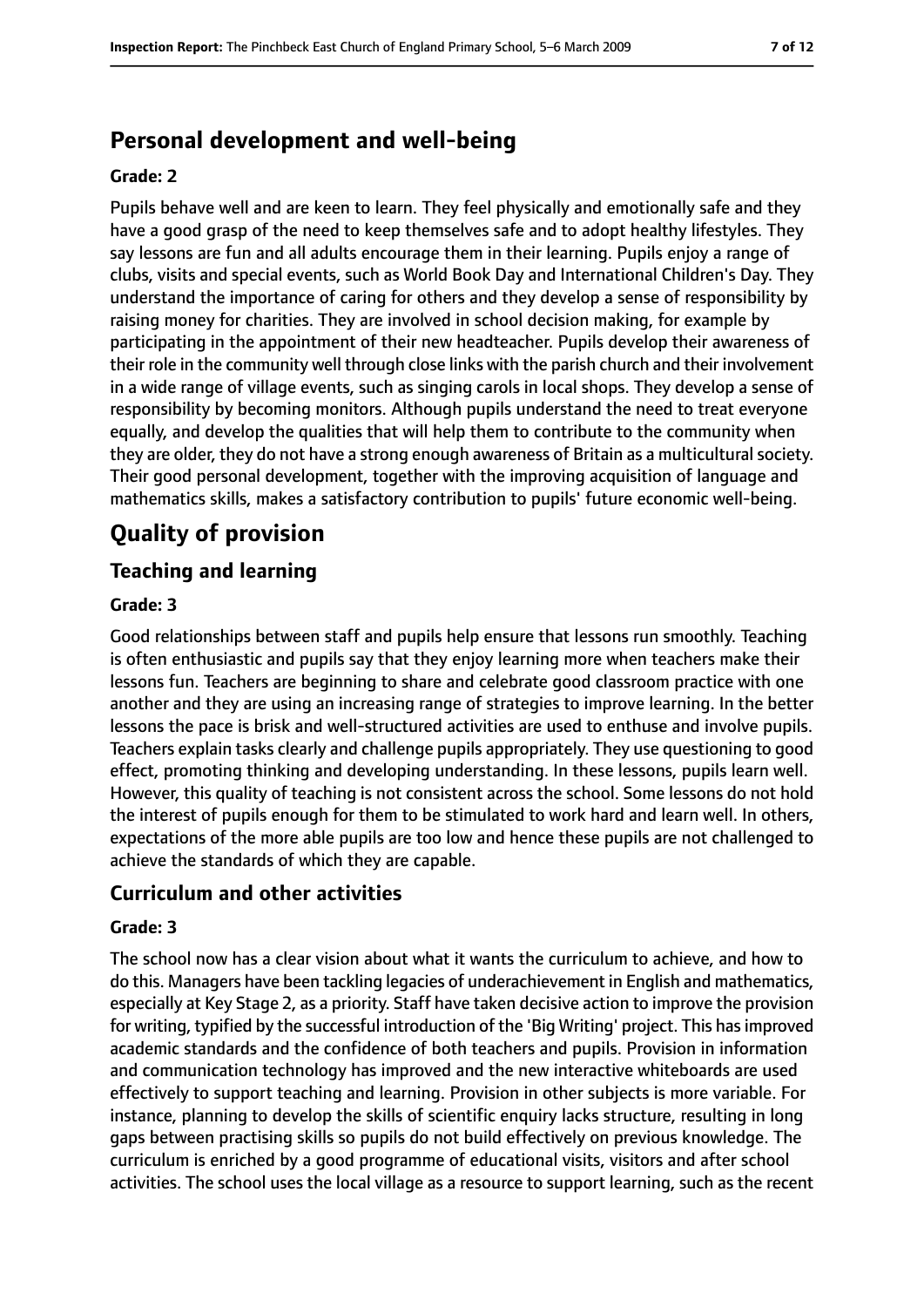visit by younger pupils to learn about people who help us in the community. Pupils are regular visitors to the church, where they celebrate festivals alongside members of the local community.

#### **Care, guidance and support**

#### **Grade: 3**

Procedures in place for safeguarding pupils are robust. Pastoral guidance is very good and both teachers and support staff engage very well with pupils. Support for pupils, both as they move from the Early Years Foundation Stage to Key Stage 1 and on to secondary school, is good. Pupils with learning difficulties and those who are learning English as an additional language are supported well so that they make the same progress as their peers. Marking is mainly affirming and encouraging but, although better developed in writing, does not, in most subjects, provide pupils with enough information about how to improve. Teachers are beginning to make good use of tracking of pupils' progress. For instance, they are now using data more effectively to set realistic and more ambitious learning targets for pupils. Nevertheless, the school recognises that more could be done to better involve pupils in assessing their own progress.

# **Leadership and management**

#### **Grade: 3**

Although further development is needed, the school has recently taken effective steps to improve achievement and raise standards. Parents are rightly complimentary about the role of the interim headteacher in driving the school forward and improving provision. Staff are becoming more accountable for pupils' achievement and progress. The headteacher has identified where improvements are needed and has rightly prioritised the need to develop standards in writing and mathematics. Challenging targets have been set to support this. The senior management team share the headteacher's vision. Although some subject leaders are relatively new to their post, they are developing their understanding of their roles and responsibilities well. Overall, achievement and standards are improving and the school is committed to further improvement. Community cohesion is promoted satisfactorily through the good links with parents and outside agencies. However, the school needs to promote more effectively pupils' understanding of United Kingdom and global communities. Governors are increasing their involvement in school improvement work. They understand the school's strengths and are aware of what action is needed to improve. The school's capacity to improve further is satisfactory.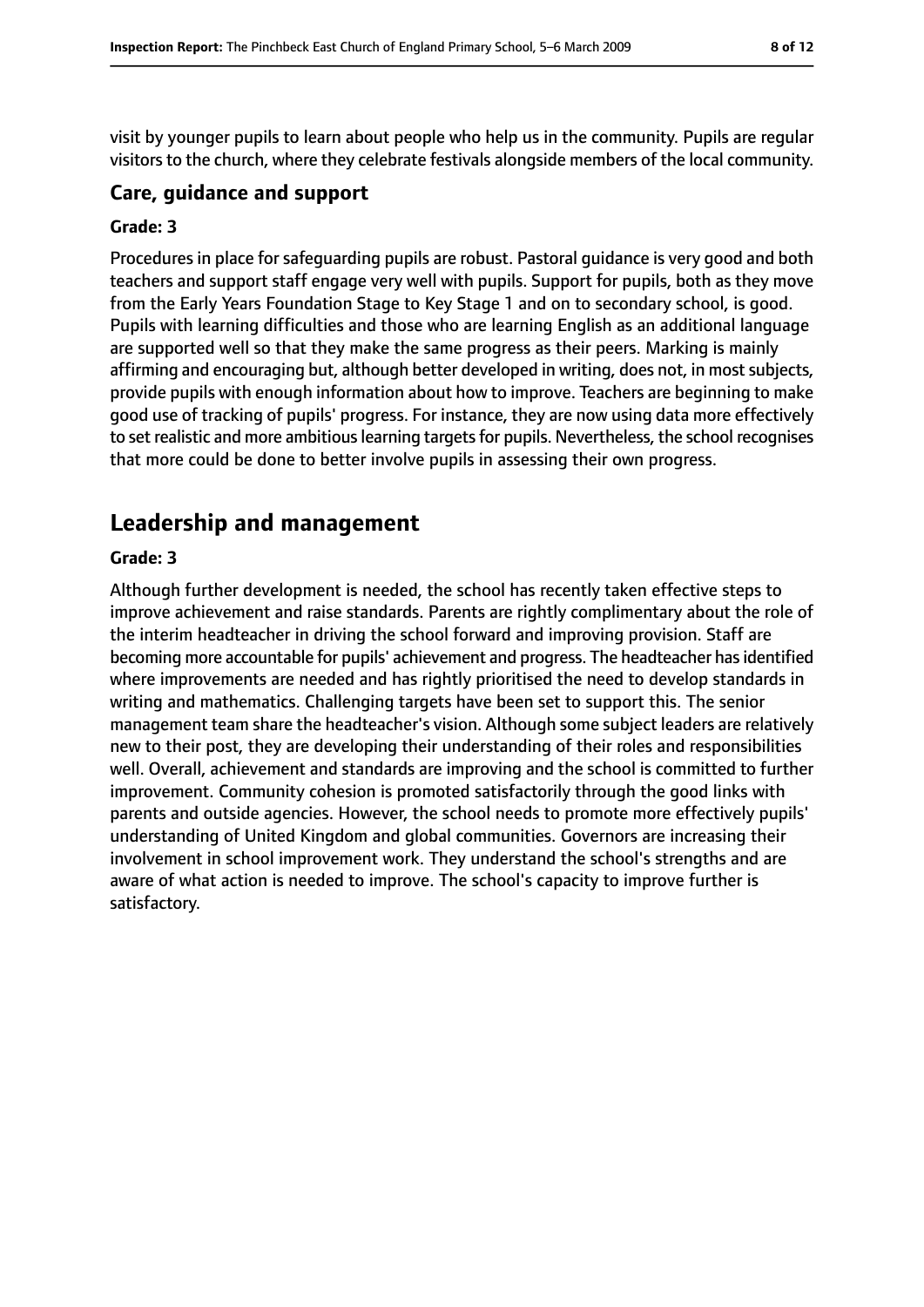**Any complaints about the inspection or the report should be made following the procedures set out in the guidance 'Complaints about school inspection', which is available from Ofsted's website: www.ofsted.gov.uk.**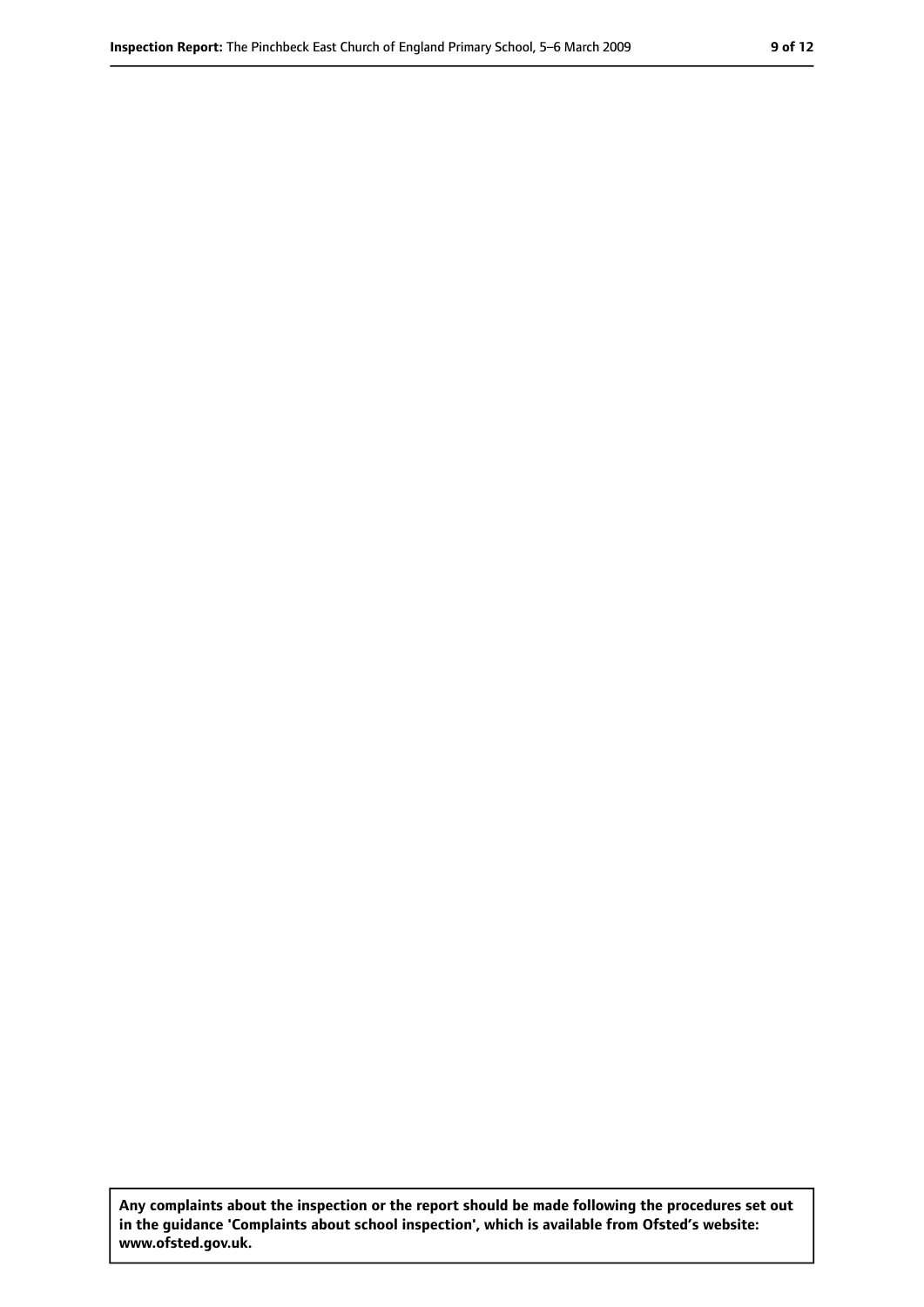# **Inspection judgements**

| Key to judgements: grade 1 is outstanding, grade 2 good, grade 3 satisfactory, and | <b>School</b>  |
|------------------------------------------------------------------------------------|----------------|
| arade 4 inadequate                                                                 | <b>Overall</b> |

## **Overall effectiveness**

| How effective, efficient and inclusive is the provision of<br>education, integrated care and any extended services in meeting the<br>needs of learners? |     |
|---------------------------------------------------------------------------------------------------------------------------------------------------------|-----|
| Effective steps have been taken to promote improvement since the last<br>inspection                                                                     | Yes |
| How well does the school work in partnership with others to promote learners'<br>well being?                                                            |     |
| The capacity to make any necessary improvements                                                                                                         |     |

# **Effectiveness of the Early Years Foundation Stage**

| How effective is the provision in meeting the needs of children in the<br><b>EYFS?</b>       |  |
|----------------------------------------------------------------------------------------------|--|
| How well do children in the EYFS achieve?                                                    |  |
| How good are the overall personal development and well-being of the children<br>in the EYFS? |  |
| How effectively are children in the EYFS helped to learn and develop?                        |  |
| How effectively is the welfare of children in the EYFS promoted?                             |  |
| How effectively is provision in the EYFS led and managed?                                    |  |

## **Achievement and standards**

| How well do learners achieve?                                                                               |  |
|-------------------------------------------------------------------------------------------------------------|--|
| The standards <sup>1</sup> reached by learners                                                              |  |
| How well learners make progress, taking account of any significant variations<br>between groups of learners |  |
| How well learners with learning difficulties and/or disabilities make progress                              |  |

## **Annex A**

<sup>&</sup>lt;sup>1</sup>Grade 1 - Exceptionally and consistently high; Grade 2 - Generally above average with none significantly below average; Grade 3 - Broadly average to below average; Grade 4 - Exceptionally low.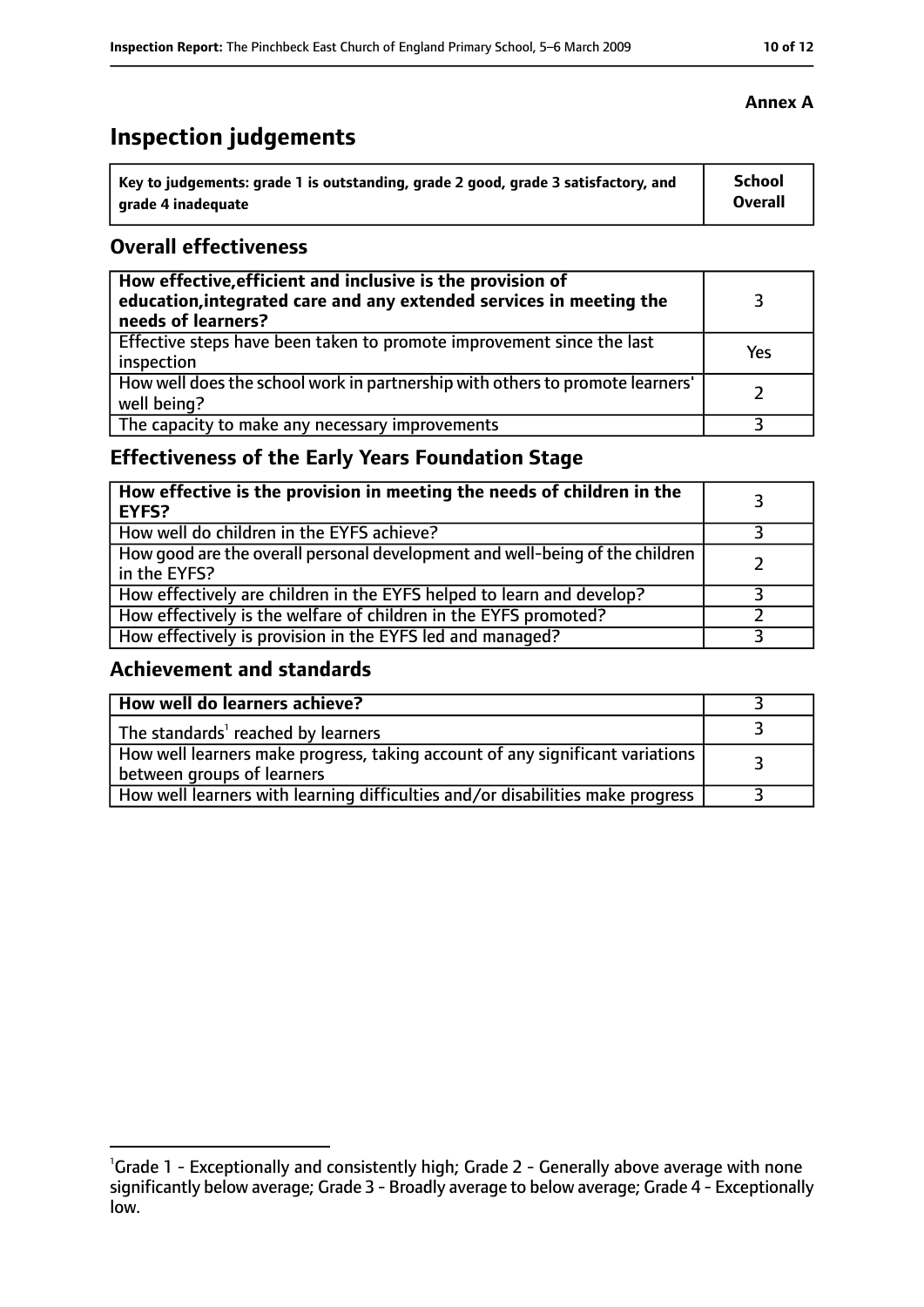# **Personal development and well-being**

| How good are the overall personal development and well-being of the<br>learners?                                 |  |
|------------------------------------------------------------------------------------------------------------------|--|
| The extent of learners' spiritual, moral, social and cultural development                                        |  |
| The extent to which learners adopt healthy lifestyles                                                            |  |
| The extent to which learners adopt safe practices                                                                |  |
| The extent to which learners enjoy their education                                                               |  |
| The attendance of learners                                                                                       |  |
| The behaviour of learners                                                                                        |  |
| The extent to which learners make a positive contribution to the community                                       |  |
| How well learners develop workplace and other skills that will contribute to<br>their future economic well-being |  |

# **The quality of provision**

| $\mid$ How effective are teaching and learning in meeting the full range of<br>  learners' needs?       |  |
|---------------------------------------------------------------------------------------------------------|--|
| How well do the curriculum and other activities meet the range of needs and<br>  interests of learners? |  |
| How well are learners cared for, quided and supported?                                                  |  |

# **Leadership and management**

| How effective are leadership and management in raising achievement<br>and supporting all learners?                                              |           |
|-------------------------------------------------------------------------------------------------------------------------------------------------|-----------|
| How effectively leaders and managers at all levels set clear direction leading<br>to improvement and promote high quality of care and education |           |
| How effectively leaders and managers use challenging targets to raise standards                                                                 | 3         |
| The effectiveness of the school's self-evaluation                                                                                               | 3         |
| How well equality of opportunity is promoted and discrimination eliminated                                                                      |           |
| How well does the school contribute to community cohesion?                                                                                      | 3         |
| How effectively and efficiently resources, including staff, are deployed to<br>achieve value for money                                          | 3         |
| The extent to which governors and other supervisory boards discharge their<br>responsibilities                                                  | 3         |
| Do procedures for safequarding learners meet current government<br>requirements?                                                                | Yes       |
| Does this school require special measures?                                                                                                      | No        |
| Does this school require a notice to improve?                                                                                                   | <b>No</b> |